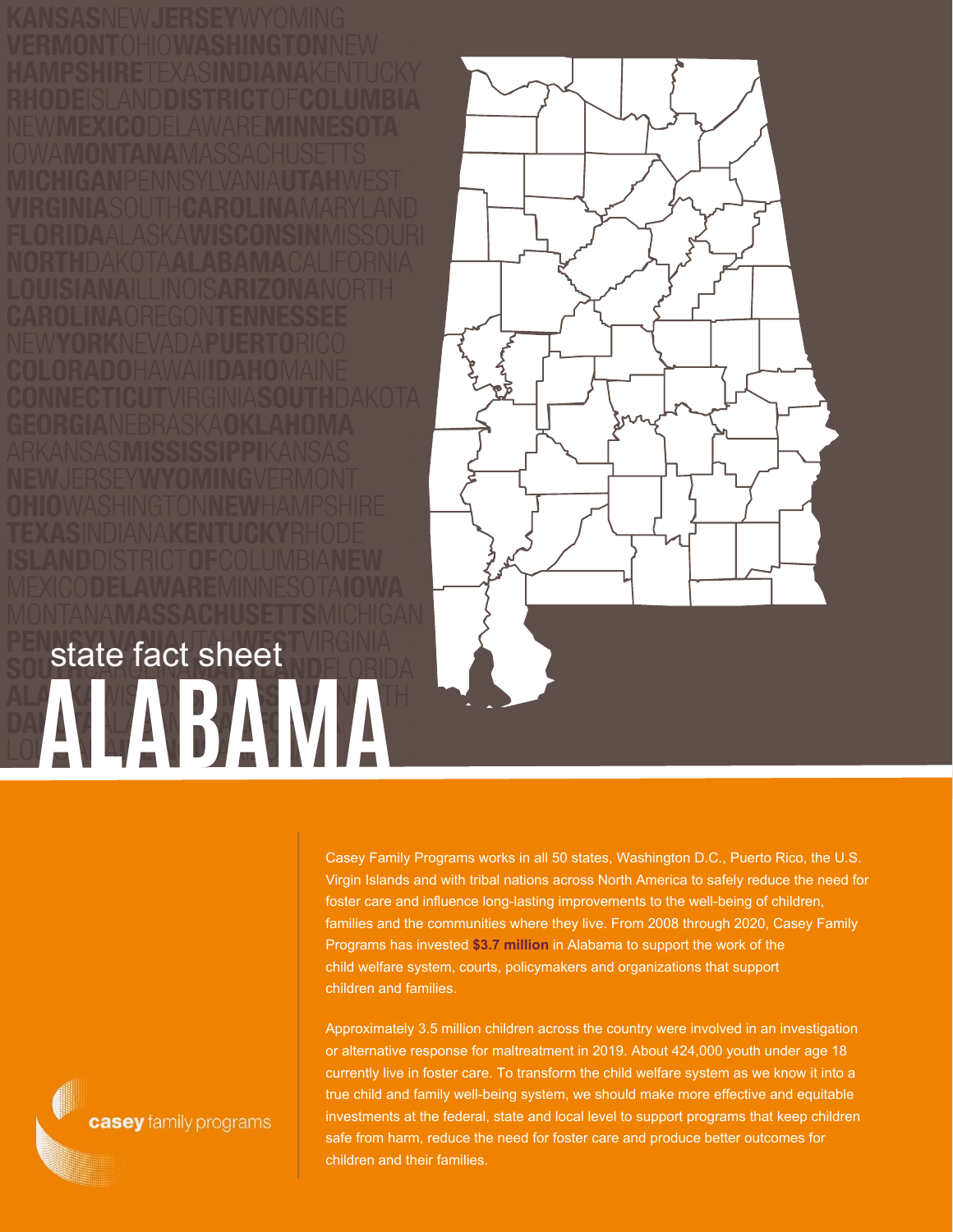We talk about a "foster care system," but the goal is to create a child and family well-being system that prevents abuse and neglect and helps every child grow up safely in his or her own family whenever possible. Rather than waiting for maltreatment to occur, we can improve the safety of children who have come to the attention of child protective services by helping their families with evidence-based and promising practices.

Across Alabama in 2019, approximately:



Most states currently are limited to using the bulk of the \$9.8 billion in dedicated federal child welfare funding only for services related to foster care. The Family First Prevention Services Act of 2018 and the Family First Transition Act of 2019 provide states with the historic opportunity to invest federal funding to support preventive services, including substance abuse, mental health and parental skill training, so more children can remain safely at home. States and tribes now have access to new federal prevention resources to help keep children safe from harm in the first place by helping strengthen their families.

How federal child welfare funding is currently aligned in Alabama\*:



 $\mathbf \Xi$ **CO** kin gs $\mathbf \Xi$ **CO** rtæ r in  $\, >$ c جا  $\mathbf \Xi$ c  $\blacksquare$  $\mathbf{S}$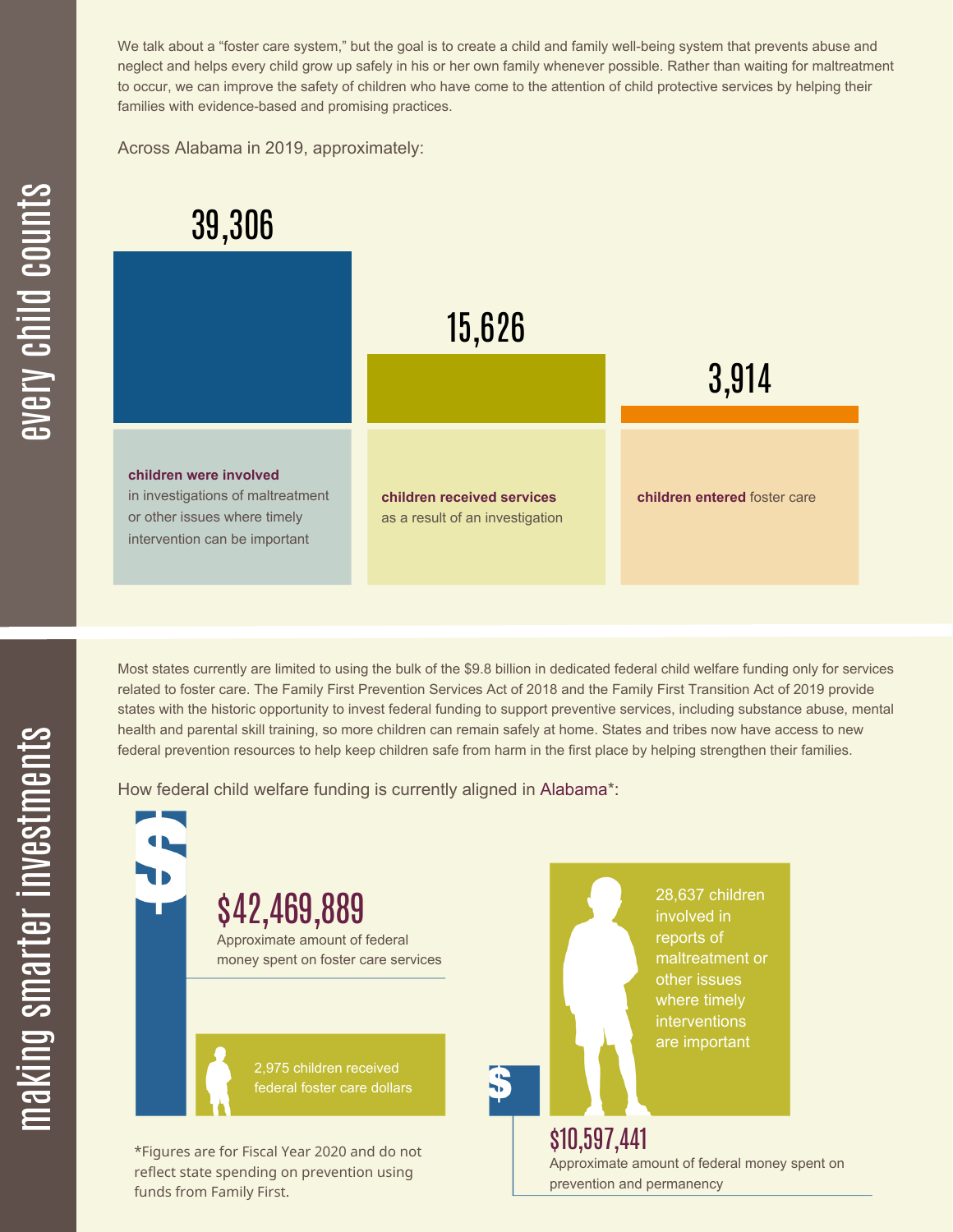$\overline{\phantom{1}}$  $\overline{\mathbf \Theta}$  $\overline{\mathbf{C}}$ <u>pin</u>  $\overline{\mathbf{C}}$  $\overline{\mathbf{C}}$  $\equiv$  $\overline{\mathbf{c}}$  $\overline{\phantom{0}}$  $\boldsymbol{\mathcal{O}}$ a  $\overrightarrow{\mathbf{e}}$ 

Safety and effective response go hand in hand. Most children enter foster care due to neglect and other reasons — not because of physical or sexual abuse. In Alabama, providing targeted and effective interventions as soon as possible, including by accessing new federal resources provided under the Family First Prevention Services Act and the Family First Transition Act, can safely allow children to remain with their families and thrive.

98% of

children in

experience

occurrence of

maltreatment

Alabama

a repeat

within six

months

do not

Reasons children in Alabama enter foster care:



\*"Other" includes parental substance abuse, child substance abuse, child disability, child behavior problems, parent death, parent incarceration, caretaker inability to cope, relinquishment or inadequate housing.

What happens to children who end up in foster care? Most are safely reunited with their own family or extended family. A significant number are adopted. Under the Family First Prevention Services Act, communities can more easily invest in helping more children to grow up in safe, stable families by providing appropriate and timely services prior to the need for removal, or after they return home or have been adopted.

Among children in Alabama who exited foster care in 2019:



Numbers may not equal 100% due to rounding. \*"Other" includes transferred to another agency, ran away or died.  $\overline{\mathbf{C}}$  $\leq$